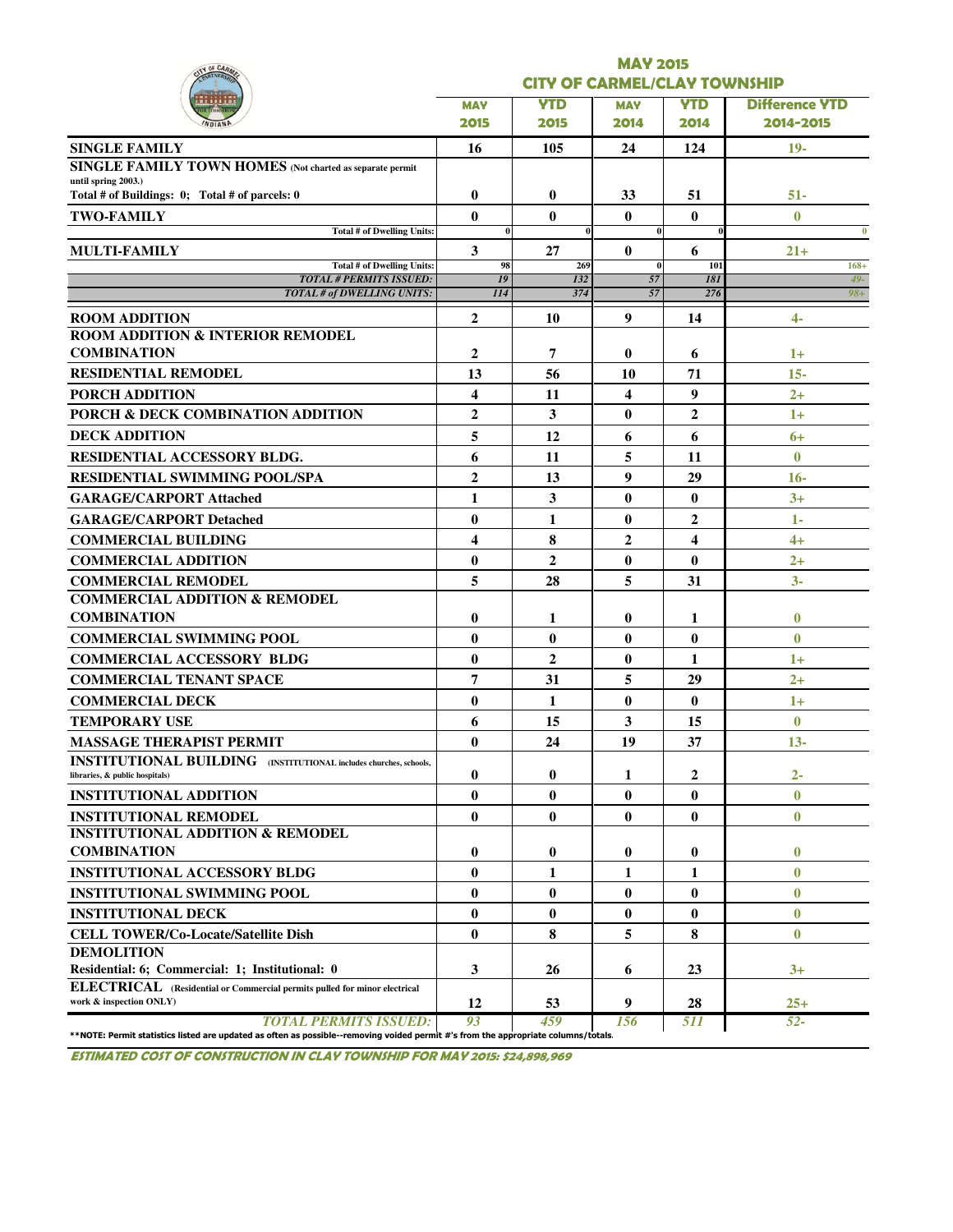# D.O.C.S. BUILDING & SIGN ACTIVITY MAY 2015

COMMERCIAL, INSTITUTIONAL, & MULTI-FAMILY - NEW STRUCTURES, ACCESSORY BUILDINGS, ADDITIONS, TENANT FINISHES, REMODELS, POOLS, DECKS (Institutional includes churches, schools & libraries)

#### Type of Construction \_\_\_ \_\_\_\_\_\_\_\_\_\_\_\_Total Permits Issued

## PERMITS ISSUED

## COMMERCIAL NEW STRUCTURE:…………...……………………………………………………………………….…….......4

- Meridian and Main Building 1A Retail Shell, 1438 W. Main St.
- Meridian and Main Building 1B Retail Shell, 1420 W. Main St.
- GetGo at The Bridges, 11545 N. Illinois St.
- McDonald's at The Bridges, 11550 N. Illinois St.

#### COMMERCIAL TENANT FINISH / REMODEL:………………………………………………………..…………….……......12

- ASCP, 833 W. Carmel Dr.
- The Surgery Center of Carmel, 12188-A North Meridian St.
- Payless Liquor, 14580 River Rd. #150
- Dr. Timothy Towne, 14580 River Rd. #170
- $\bullet$  Dale & Thomas Popcorn, 250 E. 96th St. #530
	- JD Byrider, 12722-12782 Hamilton Crossing Blvd.
	- Tom Wood Corporate Headquarters, 9820 Association Ct.
	- Homegoods, 10025 N. Michigan Rd.
	- Orchard Software, 801 Congressional Blvd. #500 & #600
	- Nelson & Frankenberger, 550 Congressional Blvd. #210
	- Zing Café, 12710 Meeting House Rd. #150
	- La Vie Nail Salon, 14580 River Rd. #180

|  |  |  |  | $\cdots$ $\cdots$ $\cdots$ $\cdots$ $\cdots$ $\cdots$ $\cdots$ $\cdots$ |  |  |  |  |
|--|--|--|--|-------------------------------------------------------------------------|--|--|--|--|

- Lakeside Apartments Building #3 (20 units), 12448 Breaklines St.
- Lakeside Apartments Building #4 (39 units), 12460 Breaklines St.
- Lakeside Apartments Building #5 (39 units), 12472 Breaklines St.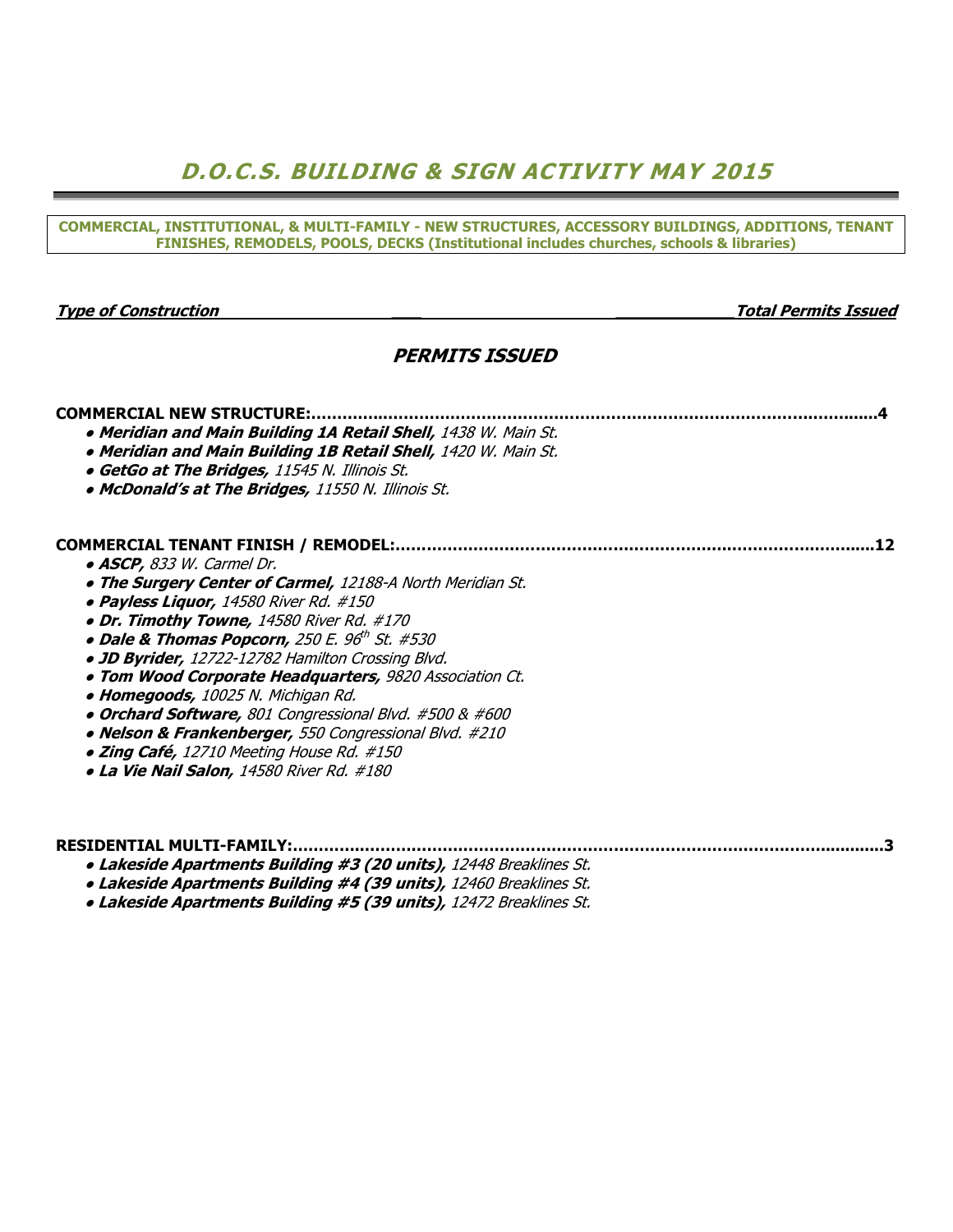## COMMERCIAL CERTIFICATES OF OCCUPANCY ISSUED

| <b>COMMERCIAL NEW STRUCTURE:</b><br>. River Road Shops, 14580 River Rd.<br>• Danny Boy Beer Works, 12702 Meeting House Rd.<br>. Point Blank Gun Range, 1250 City Center Dr.                                                                             |  |
|---------------------------------------------------------------------------------------------------------------------------------------------------------------------------------------------------------------------------------------------------------|--|
| <b>COMMERCIAL ADDITION:</b><br>. Vestibule Sliders at IU North Medical Office, 11725 N. Illinois St.                                                                                                                                                    |  |
| <b>COMMERCIAL TENANT FINISH / REMODEL:</b><br>• Mainstreet Expansion, 14390 Clay Terrace Blvd. #255                                                                                                                                                     |  |
| • Kohl's, 9895 N. Michigan Rd.<br>• Epic Nail Salon, 10725 N. Michigan Rd. #150<br>• Robert Half, 11590 N. Meridian St. 6 <sup>th</sup> Floor<br>• M2C2, 10333 N. Meridian St. $4^{\text{th}}$ Floor<br>• Flix Brewhouse, 2206 E. 116 <sup>th</sup> St. |  |
| · BC Forward, 9777 College Ave.                                                                                                                                                                                                                         |  |

# D.O.C.S. BUILDING & SIGN ACTIVITY MAY 2015

|                                                                                                                                                                                                                                                                                        | <b>MAY 2015</b> | <b>MAY 2014</b> |
|----------------------------------------------------------------------------------------------------------------------------------------------------------------------------------------------------------------------------------------------------------------------------------------|-----------------|-----------------|
| <b>TOTAL PERMITS ISSUED:</b> (EXCLUDING Water, Sewer, and Sign Permits)                                                                                                                                                                                                                | 93              | 156             |
| <b>TOTAL WATER &amp; SEWER PERMITS:</b>                                                                                                                                                                                                                                                | 16              | 44              |
| <b>TOTAL SIGN PERMITS:</b> (May not include signs approved for/with the issuance/guidelines of a Temporary Use permit)                                                                                                                                                                 | 26              | 16              |
| <b>BUILDING INSPECTIONS PERFORMED:</b>                                                                                                                                                                                                                                                 | 453             | 529             |
| (The # includes inspections by Urban Forestry; but does not include Carmel Fire Dept. or Code Enforcement inspections)<br><b>BUILDING PLAN REVIEWS:</b><br>(As of Feb. 2008: This # includes inspections plan reviews completed by the Building & Code staff for various permit types) | 88              | 153             |
| <b>PUBLIC REQUEST FOR INFORMATION (RFI):</b>                                                                                                                                                                                                                                           | 29              | 45              |

# D.O.C.S. NEWS AND NOTES MAY 2015

• David Littlejohn attended Central Indiana Regional Transportation Authority (CIRTA) meeting in Indianapolis.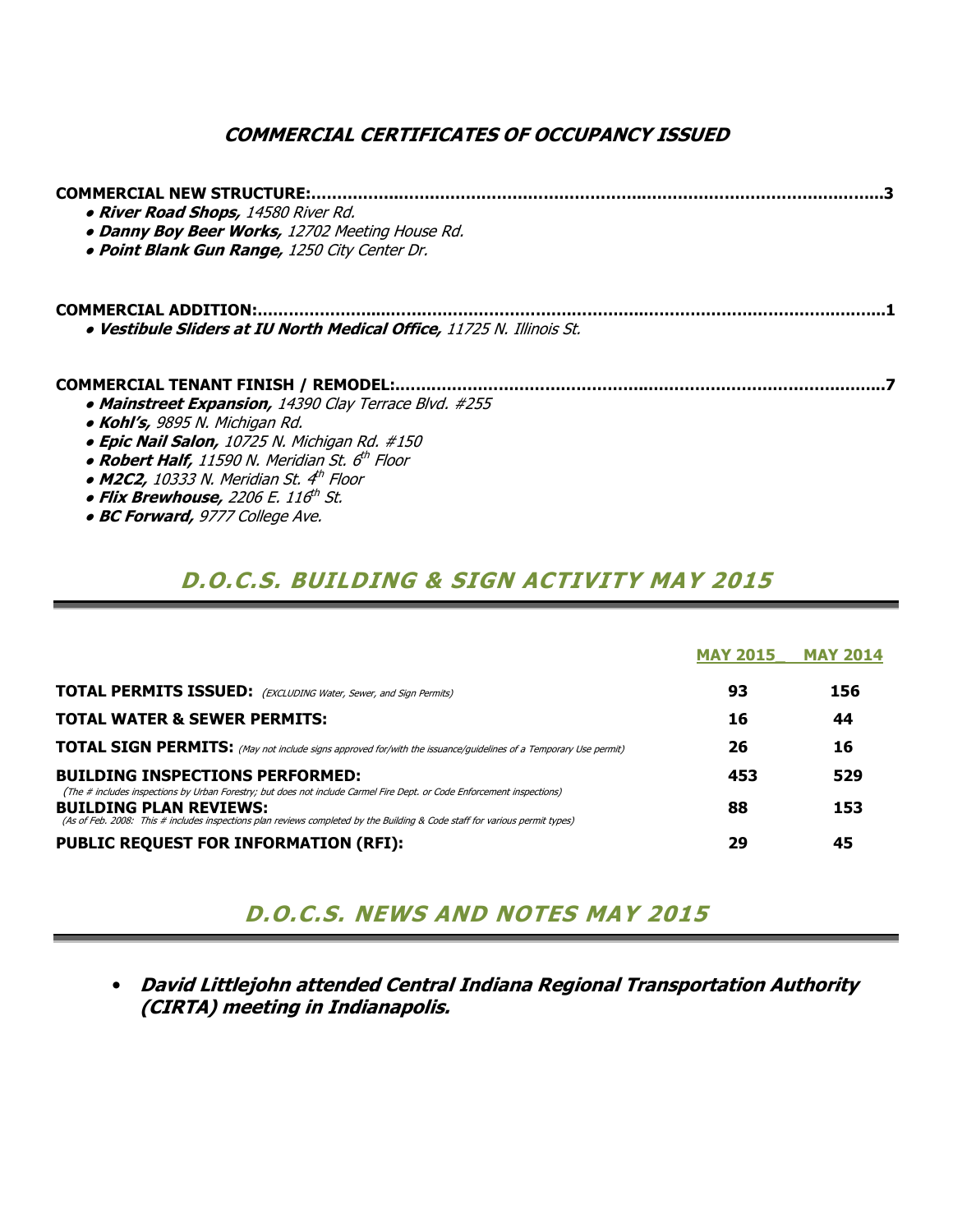# D.O.C.S. CODE ENFORCEMENT ACTIVITY MAY 2015

## CODE ENFORCEMENT TASK REPORT SUMMARY FOR MAY 2015

| <b>COMPLAINTS RECEIVED</b> | <b>TOTAL:</b> | <b>INSPECTION STATISTICS</b> | <b>TOTAL:</b> |
|----------------------------|---------------|------------------------------|---------------|
| EMAIL                      | 9             | <b>NEW CASES</b>             | 114           |
| "MY CARMEL" APP            | 14            | INITIAL INSPECTIONS          | 95            |
| <b>PHONE</b>               | 33            | <b>ARATFMENT</b>             | 13            |
| REFERRAL                   |               | INITIAL VIOLATION NOTICE     | 32            |
| <b>STAFF</b>               | 41            | <b>RE-INSPECTIONS</b>        | 78            |
| WALK-IN                    |               | <b>CLOSED CASES</b>          | 72            |

### CODE ENFORCEMENT MONTHLY REPORT FOR MAY 2015

| <b>TYPE OF COMPLAINT/VIOLATION</b> | <b>NEW CASES</b> | <b>TYPE OF COMPLAINT/VIOLATION</b>  | <b>NEW CASES</b> |
|------------------------------------|------------------|-------------------------------------|------------------|
| <b>BUILDING CODE VIOLATIONS</b>    |                  | PROPERTY MAINTENANCE                | 6                |
| COMMERCIAL VEHICLE                 | 0                | RECREATIONAL VEHICLE                | 0                |
| <b>DUMPSTER</b>                    | 0                | RIGHT-OF-WAY OBSTRUCTION            |                  |
| <b>FARM ANIMALS</b>                | 0                | <b>SIDEWALK</b>                     |                  |
| <b>FENCE VIOLATION</b>             | 0                | <b>SIGNS</b>                        | 245              |
| <b>GRASS OR WEEDS</b>              | 75               | <b>TRASH/DEBRIS</b>                 | 13               |
| <b>HOME OCCUPATION</b>             |                  | UNSAFE BUILDING                     | 2                |
| NOISE REGULATIONS                  | 0                | VEHICLE ON DISPLAY, ON LAWN OR JUNK | 4                |
| <b>OPEN AND ABANDONED</b>          | 0                | ZONING USE VIOLATIONS               | 0                |
| <b>OUTDOOR STORAGE</b>             | 0                | <b>OTHER</b>                        | 6                |
| PARKING IN LAWN/GREENBELT          |                  | <b>TOTAL</b>                        | 358              |
|                                    |                  |                                     |                  |

#### FORECLOSURE MONITORING SUMMARY FOR MAY 2015

| <b>INSPECTION STATISTICS</b> | <b>TOTAL:</b> |
|------------------------------|---------------|
| <b>NEW CASES</b>             | 4             |
| INITIAL INSPECTIONS          | 4             |
| <b>ABATEMENT</b>             | 6             |
| INITIAL VIOLATION NOTICE     | 4             |
| <b>RE-INSPECTIONS</b>        | 99            |
| <b>CLOSED CASES</b>          |               |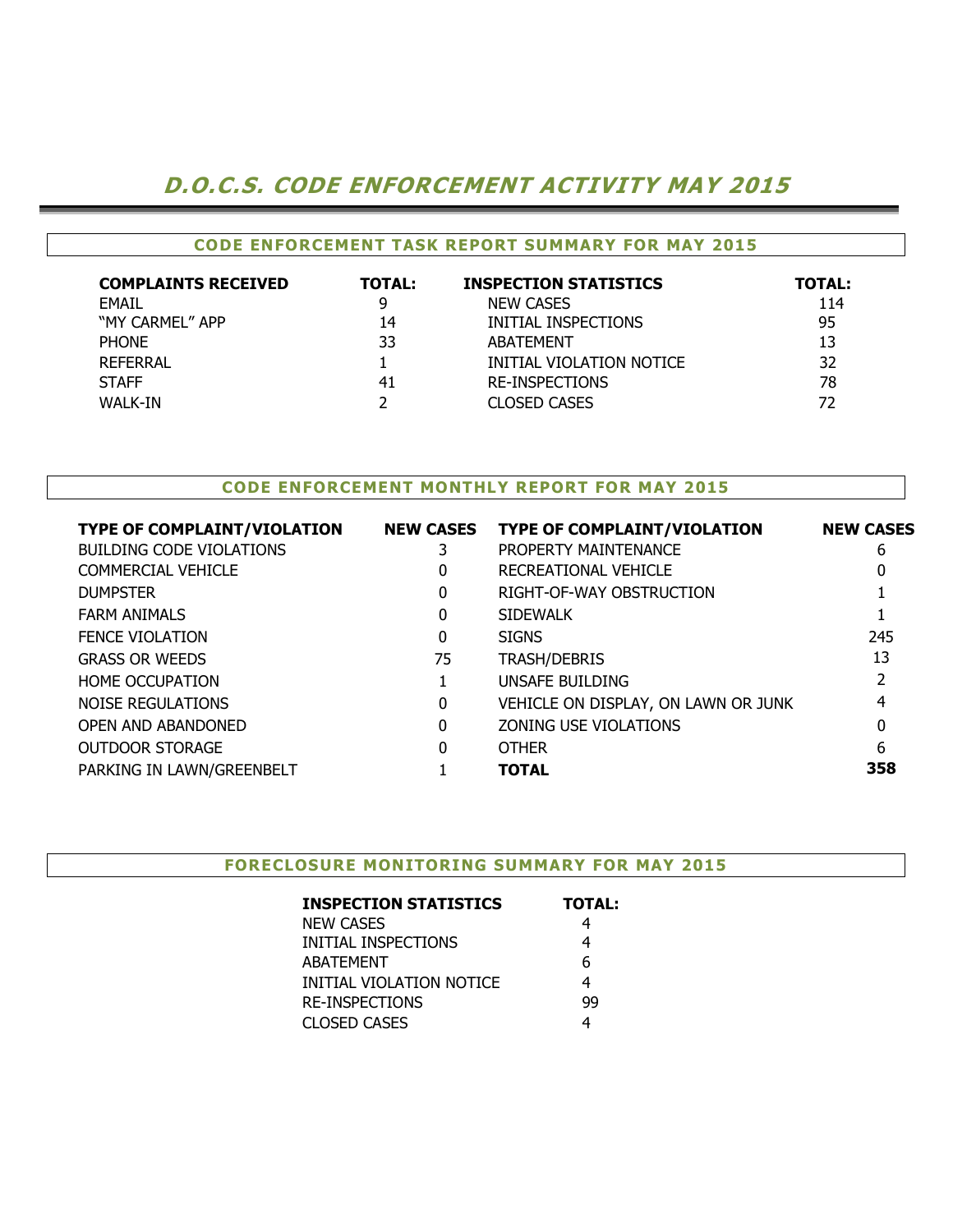#### DEPARTMENT OF COMMUNITY SERVICES INCOME REPORT MAY 1-31, 2015



Transaction Types: **All any of Transactions** and the *Minimality* and **#** of Transactions: Total Income of Transactions: **BUILDING PERMITS:** [Building permits includes the fee for full Certificate of Occupancy (C/O) or Substantial Completion (C.S.C.) that will be issued, when required.] 72 124,070.28 DEMOLITION PERMITS: 3 748.00 \$ ELECTRICAL PERMITS: (Separate electrical/meter inspections-no other work being done.) | 13 | \$ 1,268.00 LATE FEES:  $\begin{array}{ccccccc} & & & & & & \text{if} & & \text{if} & \text{if} & \text{if} & \text{if} & \text{if} & \text{if} & \text{if} & \text{if} & \text{if} & \text{if} & \text{if} & \text{if} & \text{if} & \text{if} & \text{if} & \text{if} & \text{if} & \text{if} & \text{if} & \text{if} & \text{if} & \text{if} & \text{if} & \text{if} & \text{if} & \text{if} & \text{if} & \text{if} & \text{if} & \text{if} & \text{if} & \text$ MASSAGE THERAPIST PERMITS/RENEWALS:  $\begin{array}{ccc} 0 & 1 \end{array}$   $\begin{array}{ccc} \end{array}$ RE-INSPECTION, EXTRA/ADDITIONAL INSPECTION, AND/OR TEMPORARY C/O / C.S.C. **FEES:** 6,387.75 PLAN AMENDMENT: (COMMERCIAL/INSTITUTIONAL)  $\begin{array}{ccc} | & 1 & | \$ \$ 656.00 PLAN AMENDMENT: (RESIDENTIAL)  $\begin{array}{ccc} & & | & 0 & | \; \$ & & \; \text{---} \end{array}$ SPECIAL EVENT PERMITS:  $\begin{array}{ccc} & 2 & | \text{ } \text{ } & 492.00 \\ \end{array}$ TEMPORARY USE PERMITS/EXTENSIONS: 2 \$ 1,094.00 ADLS: (Applications)  $\begin{array}{ccc} 1 & 1 & 1 \\ 1 & 1 & 1 \end{array}$   $\begin{array}{ccc} 1,012.96 & 1,012.96 \end{array}$ ADLS AMENDMENTS:  $\begin{array}{ccc} 0 & \text{ } \end{array}$ **COMMITMENT AMENDMENTS:**  $\begin{array}{ccc} 1 & 1 & 1 \\ 1 & 1 & 1 \end{array}$  1,270.00 DEVELOPMENT PLAN:  $\begin{array}{ccc} 0 & | \; \$ & \end{array}$ DEVELOPMENT PLAN AMENDMENTS:  $\begin{array}{ccc} & & & \ & & \text{ } & 0 & \end{array}$   $\uparrow$   $\uparrow$ HPR REVIEWS:  $\begin{array}{ccc} & & & \text{ } & & \text{ } \\ \text{} & & \text{ } & \text{ } & \text{ } & \text{ } & \text{ } \end{array}$ ORDINANCE AMENDMENT APPLICATIONS:  $\begin{array}{ccc} 0 & \ {\color{red} \S} & \end{array}$ PLAT VACATIONS: 0 - \$ **PRIMARY PLATS:** 982.00 **PRIMARY PLAT AMENDMENTS:**  $\begin{array}{ccc} 1 & 1 & 1 \\ 3 & 3.351.00 \end{array}$ PUD ORDINANCES:  $\begin{array}{ccc} & & & \ & & \ & & \ & & 0 & \end{array}$ REZONE: 2 \$ 320.00 SDR SITE PLAN REVIEWS:  $\begin{array}{ccc} & 0 & 1 \end{array}$ SECONDARY PLATS / REPLATS: 0 \$ - SUBDIVISION WAIVERS:  $\begin{array}{ccc} 0 & & \pm \end{array}$ **ZONING WAIVER:**  $\begin{array}{ccc} 0 & | & \text{\textsterling}} & 0 & | & \text{\textsterling}} \end{array}$ TAC ONLY APPLICATIONS:  $\begin{array}{ccc} & & & & 0 & \ {\mathbb{S}} & & \ {\mathbb{S}} & & \ {\mathbb{S}} & & \ {\mathbb{S}} & & \end{array}$  $\begin{array}{ccc} \textbf{COMMITMENT} & \textbf{S} & \textbf{S} \ \textbf{S} & \textbf{S} & \textbf{S} \end{array}$ DEVELOPMENT STANDARDS VARIANCES:  $\begin{array}{ccc} 1 & 1 & 1 \\ 2 & 446.00 & 1 \end{array}$ HEARING OFFICER REVIEWS:  $\begin{array}{ccc} & 328.00 \\ & 2 & 5 \end{array}$  328.00 SPECIAL EXCEPTION VARIANCE: 0 \$ - SPECIAL USES: (Inlcudes Special Use Amendments) -USE VARIANCES:  $\begin{array}{ccc} 0 & \frac{1}{3} & \frac{1}{2} & \frac{1}{2} & \frac{1}{2} & \frac{1}{2} & \frac{1}{2} & \frac{1}{2} & \frac{1}{2} & \frac{1}{2} & \frac{1}{2} & \frac{1}{2} & \frac{1}{2} & \frac{1}{2} & \frac{1}{2} & \frac{1}{2} & \frac{1}{2} & \frac{1}{2} & \frac{1}{2} & \frac{1}{2} & \frac{1}{2} & \frac{1}{2} & \frac{1}{2} & \frac{1}{2} & \frac{1}{2} & \frac{$ **SIGN PERMITS:**  $\begin{array}{ccc} 3,735.23 \\ 15 \end{array}$  15  $\begin{array}{ccc} 15 \\ 15 \end{array}$  3,735.23 ADMINSTRATIVE APPROVALS:  $\begin{array}{ccc} 1 & 1 & 1 \end{array}$   $\qquad$   $\qquad$   $\qquad$   $\qquad$   $\qquad$   $\qquad$   $\qquad$   $\qquad$   $\qquad$   $\qquad$   $\qquad$   $\qquad$   $\qquad$   $\qquad$   $\qquad$   $\qquad$   $\qquad$   $\qquad$   $\qquad$   $\qquad$   $\qquad$   $\qquad$   $\qquad$   $\qquad$   $\qquad$   $\qquad$   $\qquad$   $\qquad$   $\qquad$  $\begin{array}{ccc} \textbf{APPEALS:} \end{array}$ MISC.: (COPIES/MAPS/DUPLICATE PLARCARDS/ETC) 1 \$ 36.50 **ZONING DETAILS/LETTER:**  $\begin{array}{ccc} 1 & 1 & 1 \\ 95.00 & 1 \end{array}$ **PARK & RECREATION IMPACT FEE: (PRIF)** 18 18 18 214,252.00 TOTALS: GENERAL FUND #101: \$ 148,487.72 PRIF ACCOUNT # 106: **\$** 214,252.00 UTILITY FEES: (Sewer/Water permits) 6. The set of the set of the set of the set of the set of the set of the set of the set of the set of the set of the set of the set of the set of the set of the set of the set of the set TOTAL DEPOSIT: \$ 416,294.72 Last Month's General Fund Deposit: \$ 193,669.40

Last Month's Total Deposit: the control of the control of the control of the control of the control of the control of the control of the control of the control of the control of the control of the control of the control of

NOTE: Receipts were deposited for 20 business days this month.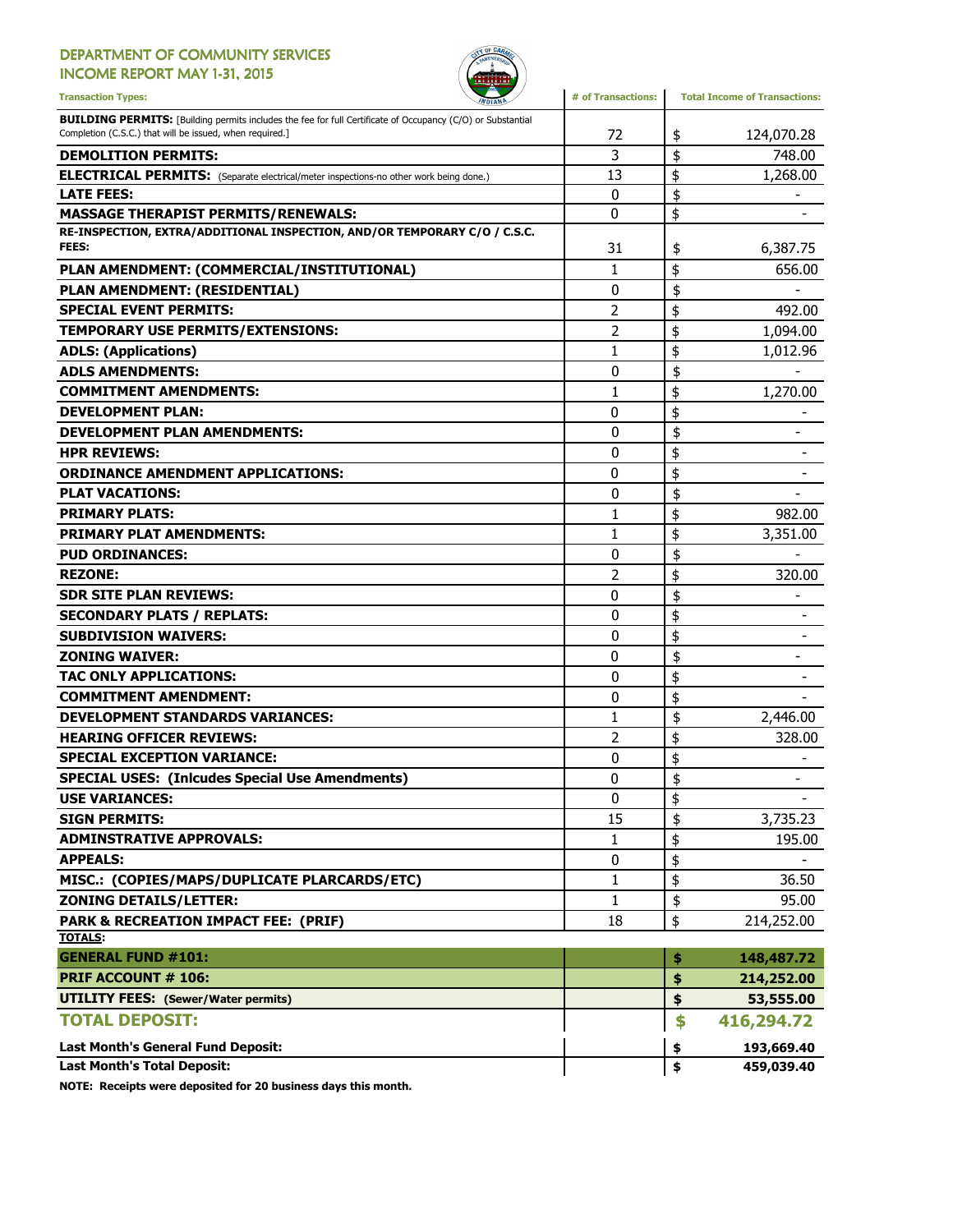# **City of Carmel Monthly Permits Issued Page 1**

| Date: 6/1/2015 |  |  |
|----------------|--|--|
|                |  |  |

| Issue<br>status<br>Date | Permit<br><b>NO</b> | Subdiv Name                   | <b>Property Address</b>            | Permit Type Description               | Estimated<br>Cost of<br>Constructio | Sq Ft        | <b>Contractor Name</b>                       | <b>Contractor Address</b>   | Cont.City           | Cont.<br><b>State</b> | Cont.<br>Zip | Cont.Phone           | Propety Owner (as listed<br>per applicant)  | Owner Adrs                   | Owner City          | Owner<br>State | Owner<br>Zip |
|-------------------------|---------------------|-------------------------------|------------------------------------|---------------------------------------|-------------------------------------|--------------|----------------------------------------------|-----------------------------|---------------------|-----------------------|--------------|----------------------|---------------------------------------------|------------------------------|---------------------|----------------|--------------|
| 05/01/15                | 5040099             | <b>CASS ESTATES</b>           | 3964 ANDRETTI DR                   | RESIDENTIAL ADDITION-ROOM(S)          | \$40,000                            | 320          | MAXWELL, MICHAEL                             | 3964 ANDRETTI DR            | ZIONSVILLE          |                       | 46077        |                      | GUPTA, SANDEEP K & ANITA                    | 3964 ANDRETTI DR             | ZIONSVILLE          |                | 46077        |
|                         | 15040138            | LONGRIDGE ESTATES             | 4082 BROWN FARM DR                 | RESIDENTIAL REMODEL                   | \$68,000                            | 2,100        | HD BUILDS                                    | 531 N RANGELINE RD          | CARMEL              |                       |              | 46032 (317) 566-9700 | AUGSPURGER, BRIAN S & STEPHANIE R           | 4082 BROWN FARM DR           | CARMEL              |                | 46074        |
|                         | 15040142            |                               | 1680 W MAIN ST - STORAGE BARN      | RESIDENTIAL ACCESSORY STRUCTURE       | \$225,000                           | 4.800        | <b>OBBINS, JOHN</b>                          | 1680 W MAIN ST              | CARMEL              |                       |              | 46032 (317) 710-5055 | RSAY, JAMES                                 | 1680 W MAIN ST               | CARMEL              |                | 46032        |
|                         | 15040146            | <b>OVERBROOK FARMS</b>        | 3949 BEAR CREEK WAY                | RESIDENTIAL SINGLE FAMILY DWELLING    | \$428,640                           | 7.686        | <b>ISCHER HOMES</b>                          | 6602 E. 75TH ST STE 400     | <b>INDIANAPOLIS</b> |                       | 46250        | (317) 348-2500       | <b>ISCHER HOMES</b>                         | 6602 E. 75TH ST STE 400      | <b>INDIANAPOLIS</b> |                | 46250        |
|                         | 15040148            | <b>OVERBROOK FARMS</b>        | 3856 PELHAM RD                     | RESIDENTIAL SINGLE FAMILY DWELLING    | \$446,280                           | 7,368        | <b>ISCHER HOMES</b>                          | 6602 E. 75TH ST STE 400     | NDIANAPOLIS         |                       | 16250        | (317) 348-2500       | <b>ISCHER HOMES</b>                         | 6602 E 75TH ST #400          | <b>INDIANAPOLIS</b> |                | 46250        |
| 05/04/15                | 1504003             | CARMEL SCIENCE AND TECHNOLOGY | 833 W CARMEL DR                    | COMMERCIAL REMODEL                    | \$270,000                           | 4,284        | ALT CONSTRUCTION LLC                         | 8847 COMMERCE PARK PL STE H | NDIANAPOLIS         |                       | 16268        | (317) 253-1251       | <b>IENDRICKS COMMUNITY PROPERTIES</b>       | 525 THIRD ST #300            | <b>BELOIT</b>       |                | 53511        |
|                         | 1504013             |                               | 11799 COLLEGE AVE N                | <b>FEMPORARY USE SPECIAL EVENT</b>    | \$0                                 |              | <b>A CLASSIC RENTAL</b>                      | 1333 E 86TH ST              | <b>NDIANAPOLIS</b>  |                       | 16240        | 317) 253-0586        | OMPASS / CONSECO G                          | PO BOX 26088                 | <b>PLANO</b>        |                | 75026-08     |
|                         | 1504014             | <b>COLLEGE HILLS</b>          | 10115 COLLEGE AVE                  | RESIDENTIAL SWIMMING POOL             | \$500                               | 288          | JACKSON, ROBERT                              | 10115 COLLEGE AVE N         | CARMEL              |                       |              | 765) 271-0140        | <b>ACKSON, ROBERT</b>                       | 10115 COLLEGE AVE N          | CARMEL              |                | 46032        |
|                         | 504016              |                               | 150 W 96TH ST                      | EMPORARY USE SPECIAL EVENT            | \$0                                 |              | CLASSIC RENTAL                               | 1333 E 86TH ST              | <b>VDIANAPOLIS</b>  |                       | 6240         | 317) 253-0586        | JUKE REALTY, L.P.                           | 600 96TH ST E #100           | <b>VDIANAPOLIS</b>  |                | 46240        |
|                         | 15040171            | BRIDLEBOURNE                  | 11091 HINTOCKS CIR                 | RESIDENTIAL ACCESSORY STRUCTURE       | \$60,000                            | 900          | <b>WARD STONE,LLC</b>                        | 11091 HINTOCKS CIRCLE       | CARMEL              |                       | 6032         | (317) 507-5099       | WARD, BRAD                                  | 1091 HINTOCK CIRCLE          | CARMEL              |                | 46032        |
| 05/05/15                | 5020130             |                               | N 12188-A MERIDIAN ST              | COMMERCIAL REMODEL                    | \$600,000                           | 15,406       | SHIEL SEXTON CO                              | 902 N CAPITOL AVE           | <b>INDIANAPOLIS</b> | IN                    | 46204        | (317) 423-6000       | HCRI CARMEL BUILDING A                      | PO BOX 92129                 | SOUTHLAKE           |                | 76092        |
|                         | 5040163<br>82       | <b>CARMEL MEADOWS</b>         | 142 BELDEN DR                      | RESIDENTIAL ACCESSORY STRUCTURE       | \$7,633                             | 384          | CLEVELAND, CASEY                             | 142 BELDEN DR               | CARMEL              |                       | 46032        |                      | CLEVELAND, CASEY                            | 142 BELDEN DR                | CARMEL              |                | 46032        |
|                         | 15040168            | 1254 VILLAGE OF WESTCLAY      | 12968 FEATHERBELL BLVD             | RESIDENTIAL SINGLE FAMILY DWELLING    | \$382,000                           | 5,387        | PULTE HOMES OF INDIANA                       | 11590 N MERIDIAN ST #530    | CARMEL              |                       |              | 46032 (317) 575-2350 | PULTE HOMES                                 | 11590 MERIDIAN ST N #530     | CARMEL              |                | 46032        |
| 05/06/15                | 15040141            | <b>KENDALL WOOD</b>           | 12210 TANNIN BOULEVARD             | RESIDENTIAL SINGLE FAMILY DWELLING    | \$328,000                           | 6,397        | <b>DREES HOMES</b>                           | 900 E 96TH ST               | <b>INDIANAPOLIS</b> |                       | 46270        |                      | DREES PREMIER HOMES                         | 900 E 96TH ST                | <b>INDIANAPOLIS</b> |                | 46240        |
|                         | 5040158             | <b>CEDAR POINT</b>            | 814 CEDAR WOOD                     | <b>RESIDENTIAL REMODEI</b>            | \$84,000                            | 3.112        | <b>ENTRESS BUILDERS, INC</b>                 | 6006 E 38TH ST              | <b>INDIANAPOLIS</b> |                       | 46226        | (317) 541-3600       | DAUGHERTY, MARCI                            | 814 CEDARWOOD                | CARMEL              |                | 46032        |
| 05/07/15                | 501007              |                               | 14580 RIVER RD #150                | COMMERCIAL TENANT FINISH              | \$80,000                            | 10,000       | & L MANAGEMENT. INC                          | 3825 S EAST ST              | <b>INDIANAPOLIS</b> |                       | 16227        | (317) 783-0894       | LC REALTY LLC                               | 3825 SOUTH EAST ST           | <b>INDIANAPOLIS</b> |                | 46277        |
|                         | 1501007             |                               | 14580 RIVER RD #170                | COMMERCIAL TENANT FINISH              | \$40,000                            | 1,400        | 3 & L MANAGEMENT, INC                        | 3825 S EAST ST              | <b>INDIANAPOLIS</b> |                       | 46227        | (317) 783-0894       | LC REALTY LLC                               | 3825 SOUTH EAST ST           | <b>INDIANAPOLIS</b> |                | 46277        |
|                         | 504015              | <b>BLACKWELL PARK</b>         | 510 3RD AVE NE                     | RESIDENTIAL SINGLE FAMILY DWELLING    | \$0                                 |              | <b>DLD TOWN DESIGN GROUP</b>                 | 1132 RANGELINE RD S         | CARMEI              |                       | 6032         | 317) 626-8486        | <b>ILD TOWN DEVELOPMENT, LLC</b>            | 1132 SOUTH RANGE LINE ROAD   | CARMEL              |                | 46032        |
|                         | 504015              | <b>BLACKWELL PARK</b>         | 511 3RD AVE NE                     | RESIDENTIAL SINGLE FAMILY DWELLING    | \$592,000                           | 5.383        | <b>DLD TOWN DESIGN GROUI</b>                 | 1132 RANGELINE RD 9         | CARMEL              |                       |              | 317) 626-8486        | <b>ILD TOWN DEVELOPMENT, LLC</b>            | 1132 SOUTH RANGE LINE ROAD   | CARMEL              |                | 46032        |
|                         | 15040160            | <b>LAUREL LAKES</b>           | 2430 HOPWOOD DR                    | RESIDENTIAI REMODEI                   | \$9,600                             | 10           | <b>ARPENTERS CONSTRUCTION</b>                | 9805 WOODBRIAR LANE         | <b>NDIANAPOLIS</b>  |                       | 6280         | 317) 848-5412        | <b>BOUMETT, MARY ELLEN</b>                  | 2430 HOPWOOD DR              | CARMEL              |                | 46032        |
|                         | 5050018             |                               | 172 W CARMEL DR                    | ELECTRICAL PERMIT/INSPECTION          | \$0                                 | $\Omega$     | REFORMATION ELECTRIC                         | 501 OAK BLVD S DR           | <b>GREENFIELD</b>   |                       | 46140        | (317) 643-1952       | <b>(IRBY REAL ESTATE</b>                    | 298 W CARMEL DR              | CARMEL              |                | 46032        |
|                         | 15050019            | THORNHURST ADDITION           | 34 THORNHURST DR                   | ELECTRICAL PERMIT/INSPECTION          | \$0                                 | $\Omega$     | SMITH, RANDALL A                             |                             |                     |                       |              |                      | URIE, EVAN                                  | 34THORNHURST DR              | CARMEL              |                | 46032        |
| 05/08/15                | 15040093            |                               | 1420 W MAIN ST                     | COMMERCIAL NEW STRUCTURE              | \$1,768,190                         | 12.100       | <b>BROWNING CONSTRUCTION INC.</b>            | 6100 W 96TH ST #250         | <b>INDIANAPOLIS</b> |                       |              | 46278 (317) 344-7373 | CROWN PROPERTY MANAGEMENT II LLC            | 5346 PIKE PLAZA RD           | <b>INDIANAPOLIS</b> |                | 46254        |
|                         | 15040094            |                               | 1438 W MAIN ST                     | COMMERCIAL NEW STRUCTURE              | \$2,214,220                         | 15,089       | BROWNING CONSTRUCTION INC                    | 6100 W 96TH ST #250         | <b>INDIANAPOLIS</b> |                       | 46278        | (317) 344-7373       | MERIDIAN 131, LLC                           | 6100 96TH ST W STE 250       | <b>INDIANAPOLIS</b> |                | 46278        |
|                         | 15040154            | PLUM CREEK FARMS              | 5956 SANDALWOOD DR                 | RESIDENTIAL PORCH ADDITION            | \$37,349                            | 144          | <b>J STONE CO INC</b>                        | 2885 W 131ST                | CARMEL              |                       | 46032        | (800) 662-8068       | ANDERSON, RUTH                              | 5956 SANDALWOOD DR           | CARMEL              |                | 46033        |
| 05/11/15                | 5050001             | <b>FOSTER GROVE</b>           | 13121 BRIARWOOD TRCE               | RESIDENTIAL ACCESSORY STRUCTURE       | \$3,000                             | 160          | BLUE RIBBON MINI BARNS, LLC                  | 215 ADRIENNE DR             | GREENWOOD           |                       |              | 46142 (317) 223-4720 | <b>HARTSOCK, ANDREW</b>                     | 13121 BRIARWOOD TRACE        | CARMEL              |                | 46033        |
|                         | 505001              | <b>WOOD CREEK</b>             | 11526 CREEKSIDE LN                 | RESIDENTIAL ATTACHED GARAGE OR CARPOR | \$0                                 | $\Omega$     | PAYNE, KEITH                                 | 1433 N MERIDIAN             | <b>INDIANAPOLIS</b> |                       | 16202        | (317) 339-0078       | APEHART, CRAIG                              | 11526 CREEKSIDE LANE         | CARMEL              |                | 46033        |
|                         | 1505001             | <b>HEATHER KNOLL</b>          | 14319 CAMDEN LANE                  | RESIDENTIAL DECK ADDITION             | \$38,299                            | 828          | DECK STORE, THE                              | 4322 W 96TH ST              | <b>INDIANAPOLIS</b> |                       | 16268        | 317) 471-0400        | <b>TANFIELD, MICHAEL</b>                    | 14319 CAMDEN LANE            | CARMEL              |                | 46074        |
|                         | 505002              | HOLADAY HILLS AND DALES       | 10216 HILLSDALE DR                 | ELECTRICAL PERMIT/INSPECTION          | \$0                                 | $\mathbf{0}$ | JOE SCHMO INC                                | 5628 W SOUTHPORT RD         | <b>INDIANAPOLIS</b> |                       | 16221        | (317) 775-101        | LATAN, LARRY                                | 10216 HILLDALE               | CARMEL              |                | 46032        |
|                         | 5050029             | <b>HOMEWOOD</b>               | 805 HOMEWOOD DF                    | ELECTRICAL PERMIT/INSPECTION          | \$0                                 | $\Omega$     | <b>ECKERT, CARRIE</b>                        | 805 HOMEWOOD DR             | <b>NDIANAPOLIS</b>  |                       | 6280         |                      | CKERT, CARRIE                               | 805 HOMEWOOD DR              | <b>NDIANAPOLIS</b>  |                | 46280        |
| 05/12/15                | 504016              | PARKWOOD CROSSING             | 250 96TH ST E #530                 | COMMERCIAL REMODEL                    | \$30,000                            | 2.024        | <b>UKE CONSTRUCTION</b>                      | 600 E 96TH ST #100          | <b>NDIANAPOLIS</b>  |                       |              | 46240 (317) 808-6000 | OUKE REALTY, L.P.                           | 600 96TH ST E #100           | <b>NDIANAPOLIS</b>  |                | 46240        |
|                         | 5040170             |                               | 12722-12782 HAMILTON CROSSING BLVD | <b>COMMERCIAL REMODEL</b>             | \$48,000                            | 8.000        | <b>UKE CONSTRUCTION</b>                      | 600 E 96TH ST #100          | <b>NDIANAPOLIS</b>  |                       | 16240        | (317) 808-6000       | DUKE REALTY CORPORATION                     | 600 96TH ST E                | <b>NDIANAPOLIS</b>  |                | 46240        |
|                         | 15050013            |                               | 10580 N MERIDIAN ST                | <b>FEMPORARY USE SPECIAL EVENT</b>    | \$0                                 | $\Omega$     | A CLASSIC RENTAL                             | 1333 E 86TH ST              | INDIANAPOLIS        |                       |              | 46240 (317) 253-0586 | T VINCENT HEART CENTER OF IND               | 10580 N MERIDIAN             | CARMEL              |                | 46032        |
|                         | 5050030             |                               | 1420 W MAIN ST                     | TEMPORARY USE CONSTRUCTION FACILITY   | \$0                                 | $\Omega$     | <b>BROWNING CONSTRUCTION INC</b>             | 6100 W 96TH ST #250         | <b>INDIANAPOLIS</b> |                       | 46278        | (317) 344-7373       | <b>ROWN PROPERTY MANAGEMENT II LLC</b>      | 5346 PIKE PLAZA RD           | <b>INDIANAPOLIS</b> |                | 46254        |
| 05/13/15                | 504015              |                               | 11545 ILLINOIS ST - GETGO          | COMMERCIAL NEW STRUCTURE              | \$1,961,000                         | 6.046        | CONTINENTAL BUILDING SYSTEMS 150 E BROAD ST  |                             | <b>COLUMBUS</b>     | OН                    |              | 43215 (614) 221-1800 | <b>HANT EAGLE</b>                           | 261 KAPPA DR                 | PITTSBURGH          |                | 15238        |
|                         | 15050002            |                               | 9820 ASSOCIATION CT                | COMMERCIAL TENANT FINISH              | \$253,800                           | 24,800       | CAPITOL CONSTRUCTION<br><b>SERVICES</b>      | 11051 VILLAGE SQUARE LN     | <b>ISHERS</b>       | IN                    |              | 46038 (317) 574-5488 | <b><i>NOOD ASSOCIATION COURT RE LLC</i></b> | 3003 E 98TH ST STE 201       | <b>INDIANAPOLIS</b> |                | 46280        |
|                         | 505000              |                               | 4780 E 126 ST                      | <b>FEMPORARY USE SPECIAL EVENT</b>    | \$0                                 |              | <b>ST MARKS UNITED METHODIST</b>             | 4780 E 126TH ST             | CARMEL              |                       | 16033        | 317) 846-4912        | <b>ST MARKS UNITED METHODIST</b>            | 4780 E 126TH ST              | CARMEL              |                | 46033        |
|                         | 1505001             |                               | 651 W MAIN ST                      | <b>FMPORARY USE SPECIAL EVENT</b>     | \$0                                 |              | <b>ARMEL FRIENDS CHURCH</b>                  | 651 W MAIN ST               | CARMEL              |                       | 6032         |                      | <b>ARMEL FRIENDS CHURCH</b>                 | 651 W MAIN ST                | CARMEL              |                | 46032        |
|                         | 5050032             |                               | 2019 W 136 ST                      | RESIDENTIAL SINGLE FAMILY DWELLING    | \$385,000                           | 6.947        | DIY HOMES                                    | 21514 SHORE VISTA LN        | NOBLESVILLE         |                       |              | 6062 (317) 590-8818  | COMPTON, DERRICK & JOELLE                   | 3536 BURLINGAME BLVD.        | ARMEL               |                | 46032        |
|                         | 15050053            | WASHINGTON BOULEVARD MEADOWS  | 10560 WASHINGTON BLVD              | ELECTRICAL PERMIT/INSPECTION          | \$0                                 | $\Omega$     | <b>HINE ELECTRIC</b>                         | 1109 HELENA DR              | LEBANON             |                       | 46052        |                      | EE. ERIKK D                                 | 5806 CORRALBERRY CT          | CARMEL              |                | 46033        |
| 05/14/15                | 15050005            |                               | 10025 N MICHIGAN RD                | COMMERCIAL REMODEL                    | \$165,000                           | 2,600        | TAYLOR BROTHERS<br><b>CONSTRUCTION</b>       | 4555 MIDDLE RD              | <b>COLUMBUS</b>     |                       |              | 47203 (812) 379-9547 | <b>CASTO</b>                                | 250 CIVIC CENTER DR #500     | <b>COLUMBUS</b>     | OH             | 43215        |
|                         | 505002              | <b>BLACKWELL PARK</b>         | 547 3RD AVE NE                     | RESIDENTIAL SINGLE FAMILY DWELLING    | \$540,559                           | 4.147        | <b>DLD TOWN DESIGN GROUP</b>                 | 1132 RANGELINE RD S         | CARMEL              |                       | 46032        | (317) 626-8486       | <b>DLD TOWN DEVELOPMENT, LLC</b>            | 1132 SOUTH RANGE LINE ROAD   | CARMEL              |                | 46032        |
|                         | 505003              | KINGSWOOL                     | 1988 ST CHARLES PL                 | RESIDENTIAL REMODEL                   | \$33,553                            | 216          | CUSTOM LIVING INC                            | PO BOX 401                  | CARMEL              |                       | \$6081       | 317) 289-5990        | CRAFT, DON & DOLLY                          | <b>1988 ST CHARLES PLACE</b> | CARMEL              |                | 46033        |
|                         |                     |                               | -93<br><b>Total Permits:</b>       |                                       |                                     |              | <b>Total Estimated Cost of Construction:</b> | \$24,898,969.00             |                     |                       |              | Total Sq.Ft.:        | 352.158                                     |                              |                     |                |              |

Status(Stat Column) codes mean: O=Open/incomplete; C=Closed/completed (includes completed permits where C/O's are not issued-like demolition or separate electrical permits);<br>E=Expired-project may or may not have been compl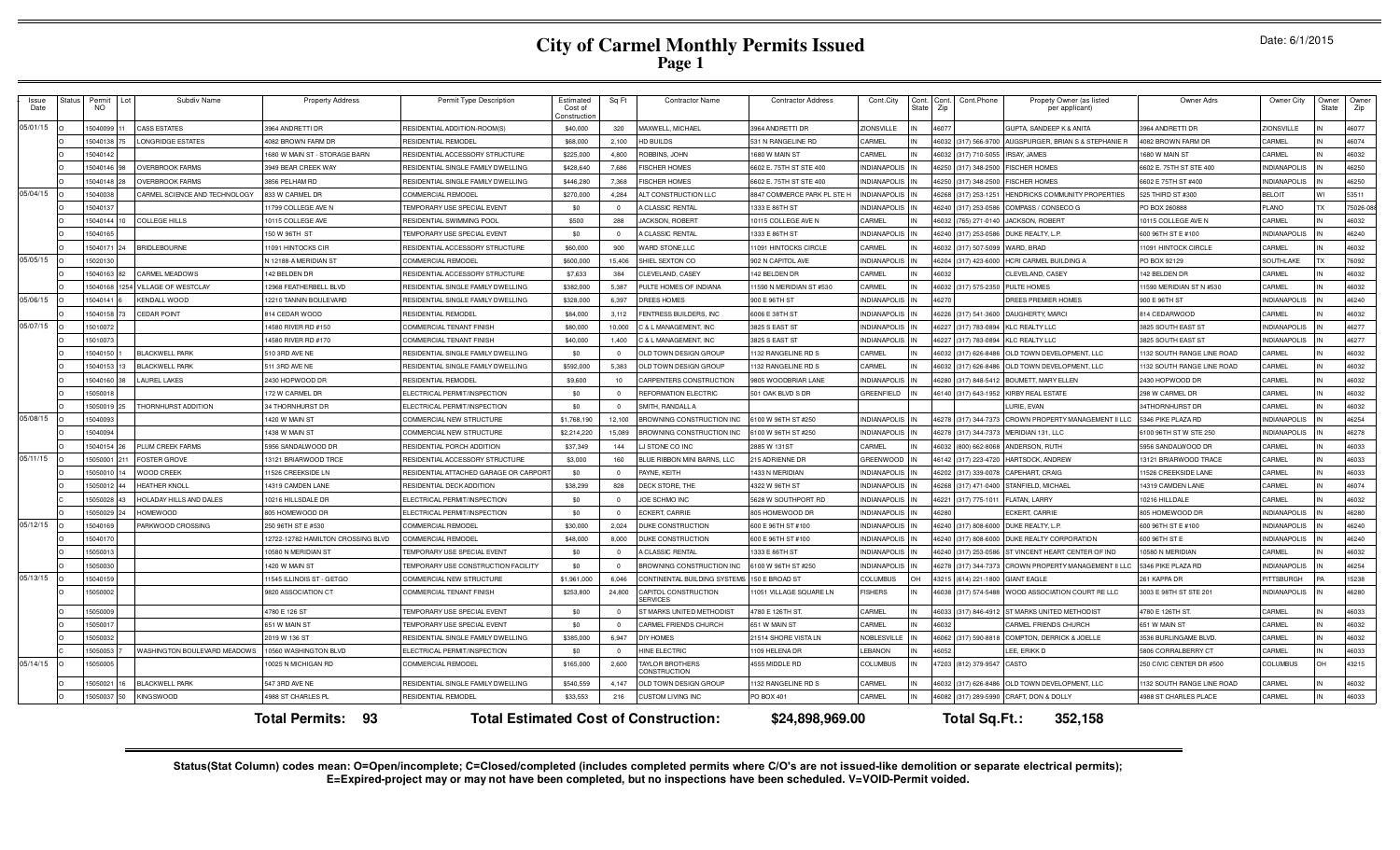### **City of Carmel Monthly Permits IssuedPage 2**

**Total Permits: Total Estimated Cost of Construction: 93 \$24,898,969.00 Total Sq.Ft.: 352,158**-- Issue Date Status Permit NO Lot Subdiv Name Property Address Permit Type Description Estimated Cost of Construction Sq Ft Contractor Name Contractor Address Cont.City Cont. State Cont. Zip Cont.Phone Propety Owner (as listed per applicant) Owner Adrs Owner City Owner State Owner Zip 05/14/15... <sup>O</sup> <sup>15050039</sup> <sup>16</sup> KINGS MILL 10737 KINGS MILL DR RESIDENTIAL REMODEL \$135,000 <sup>715</sup> CUSTOM LIVING INC PO BOX 401 CARMEL IN <sup>46082</sup> (317) 289-5990 KLAUSNER, DAN 10737 KINGSMILL DR CARMEL IN <sup>46033</sup> <sup>O</sup> <sup>15050057</sup> <sup>5</sup> WOODLAND SPRINGS 11435 W LAKESHORE DR ELECTRICAL PERMIT/INSPECTION \$0 <sup>0</sup> M.P. BAKER ELECTRIC 4479 E OLD 350 S LAFAYETTE IN <sup>47905</sup> (765) 474-0280 COTHERMAN, JESSE 11435 LAKESHORE DR W CARMEL IN <sup>46033</sup> 05/15/15 <sup>O</sup> <sup>15050022</sup> <sup>193</sup> CHERRY CREEK ESTATES 13911 SALMON DR RESIDENTIAL REMODEL \$53,000 1,127 RL HAHN RESIDENTIAL 2739 BARBANO CT CARMEL IN <sup>46032</sup> CORE, BRADEN & LRIN 13911 SOLMON DR CARMEL IN <sup>46033</sup> <sup>O</sup> <sup>15050051</sup> <sup>7</sup> 14242 BRANDT LANE RESIDENTIAL REMODEL \$9,000 1,350 OWENS,HAROLD 14242 BRANDT LANE CARMEL IN <sup>46074</sup> OWENS, HAROLD & CASSIE 14242 BRANDT LANE CARMEL IN <sup>46074</sup> <sup>C</sup> <sup>15050065</sup> <sup>20</sup> WILSON VILLAGE CONDO 20 DRUID HILL CT ELECTRICAL PERMIT/INSPECTION \$0 <sup>0</sup> KAZACOFF, ROBERT A 20 DRUID HILL CT CARMEL IN <sup>46032</sup> KAZACOFF, ROBERT A 20 DRUID HILL CT CARMEL IN <sup>46032</sup> 05/18/15 <sup>O</sup> <sup>15040129</sup> 11550 N ILLINOIS ST COMMERCIAL NEW STRUCTURE \$1,500,000 4,766 CFH ENTERPRISES LLC 236 W WARRICK KNIGHTSTOWN IN <sup>46148</sup> (765) 445-4455 THE BRIDGES II LLC 600 E 96TH ST, STE 150 INDIANAPOLIS IN <sup>46240</sup> <sup>O</sup> <sup>15050024</sup> 1PT CARMEL SCIENCE AND TECHNOLOGY 801 CONGRESSIONAL BLVD #500 & #600 COMMERCIAL TENANT FINISH \$1,000,000 12,000 THOMAS CONSTRUCTION 17995 MURRAY PLACE NOBLESVILLE IN <sup>46060</sup> (317) 443-9074 TECHNOLOGY CENTER ASSOCIATES 11711 N PENNSYLVANIA ST CARMEL IN <sup>46032</sup> <sup>O</sup> <sup>15050034</sup> <sup>26</sup> 3844 PELHAM RD RESIDENTIAL DECK ADDITION \$6,350 <sup>280</sup> STAMPER, JOHNNY F, II 4518 LONGWORTH AVE INDIANAPOLIS IN <sup>46226</sup> (317) 503-9160 PELICONE, MICHELE 3844 PELHAM RD CARMEL IN <sup>46074</sup> <sup>C</sup> <sup>15050074</sup> <sup>64</sup> WESTMONT 13999 FINNHORSE DR ELECTRICAL PERMIT/INSPECTION \$0 <sup>0</sup> B & D LIGHTING 5635 HICKORY RD INDIANAPOLIS IN <sup>46239</sup> (317) 414-8056 RYLAND HOMES 9025 N RIVER RD #100 INDIANAPOLIS IN <sup>46240</sup> <sup>C</sup> <sup>15050075</sup> <sup>66</sup> WESTMONT 13949 FINNHORSE DR ELECTRICAL PERMIT/INSPECTION \$0 <sup>0</sup> B & D LIGHTING 5635 HICKORY RD INDIANAPOLIS IN <sup>46239</sup> (317) 414-8056 RYLAND HOMES 9025 N RIVER RD #100 INDIANAPOLIS IN <sup>46240</sup> 05/19/15 <sup>O</sup> <sup>15040021</sup> <sup>71</sup> WESTMONT 1630 CASPIAN DR RESIDENTIAL SINGLE FAMILY DWELLING \$260,000 5,357 M/I HOMES 8500 KEYSTONE CROSSING INDIANAPOLIS IN <sup>46240</sup> (317) 255-9900 M/I HOMES 8500 KEYSTONE CROSSING INDIANAPOLIS IN <sup>46240</sup> <sup>O</sup> <sup>15040128</sup> <sup>2</sup> MOFFITT FARM AT PRAIRIE VIEW 5883 WILLIAM CONNER WAY RESIDENTIAL DECK ADDITION \$14,000 1,200 RESTOR 510 W CARMEL DR CARMEL IN <sup>46032</sup> (317) 644-1198 SOUTHARD, BRIAN 5883 WILLIAM CONNER WAY CARMEL IN <sup>46032</sup> <sup>O</sup> <sup>15050004</sup> 13939 DANUBE DR RESIDENTIAL SINGLE FAMILY DWELLING \$203,000 6,367 RYLAND HOMES 9025 N RIVER RD #100 INDIANAPOLIS IN <sup>46240</sup> (317) 846-4200 RYLAND HOMES 9025 N RIVER RD #100 INDIANAPOLIS IN <sup>46240</sup> <sup>O</sup> <sup>15050041</sup> 411 S GUILFORD AVE RESIDENTIAL REMODEL \$25,000 1,300 KEITH TRUMP, LLC 7455 N CENTRAL AVE INDIANAPOLIS IN <sup>46240</sup> (317) 517-2108 WALTERS, SKIP 12535 SANDSTONE DR CARMEL IN <sup>46032</sup> <sup>O</sup> <sup>15050043</sup> <sup>61</sup> THE MEADOWS AT THE LEGACY 14074 JAMES DEAN DR RESIDENTIAL SINGLE FAMILY DWELLING \$156,000 4,637 RYLAND HOMES 9025 N RIVER RD #100 INDIANAPOLIS IN <sup>46240</sup> (317) 846-4200 RYLAND HOMES 9025 N RIVER RD #100 INDIANAPOLIS IN <sup>46240</sup> <sup>O</sup> <sup>15050045</sup> <sup>34</sup> THE MEADOWS AT THE LEGACY 14075 KNIGHTSTOWN DR E RESIDENTIAL SINGLE FAMILY DWELLING \$169,000 5,089 RYLAND HOMES 9025 N RIVER RD #100 INDIANAPOLIS IN <sup>46240</sup> (317) 846-4200 RYLAND HOMES 9025 N RIVER RD #100 INDIANAPOLIS IN <sup>46240</sup> <sup>O</sup> <sup>15050052</sup> <sup>42</sup> LAKES AT HAYDEN RUN, THE 13209 CAMILLO CT RESIDENTIAL PORCH ADDITION \$3,000 <sup>224</sup> GODBOLF, VIKRAM 13209 CAMILLO CT CARMEL IN <sup>46074</sup> GODBOLF, VIKRAM 13209 CAMILLO CT CARMEL IN <sup>46074</sup> <sup>O</sup> <sup>15050063</sup> 330 W 106 ST RESIDENTIAL ADDITION AND REMODEL \$65,000 <sup>449</sup> S A SULLIVAN BUILDERS 900 ARVIN DR FRANKLIN IN <sup>46131</sup> (317) 710-2660 MUDD, GARRETT & HEATHER 330 W 106TH ST INDIANAPOLIS IN <sup>46290</sup> 05/20/15 <sup>O</sup> <sup>15050023</sup> 550 CONGRESSIONAL BLVD #210 COMMERCIAL TENANT FINISH \$280,000 7,669 REI CONSTRUCTION LLC 1016 3RD AVE SW #200 CARMEL IN <sup>46032</sup> (317) 573-6281 REI INVESTMENTS 11711 MERIDIAN ST N #200 CARMEL IN <sup>46032</sup> <sup>O</sup> <sup>15050027</sup> <sup>78</sup> JORDAN WOODS 10906 JORDAN RD RESIDENTIAL ACCESSORY STRUCTURE \$4,390 <sup>192</sup> KOHLMANN, RICHARD E. 10906 JORDAN RD CARMEL IN <sup>46032</sup> (317) 445-9659 KOHLMANN, RICHARD E. 10906 JORDAN RD CARMEL IN <sup>46032</sup> <sup>O</sup> <sup>15050038</sup> 245 SW FIRST ST DEMOLITION \$0 <sup>0</sup> OLD TOWN DESIGN GROUP 1132 RANGELINE RD S CARMEL IN <sup>46032</sup> (317) 626-8486 FARNEY, TIM AND SANDRA 650 N RANGE LINE RD CARMEL IN <sup>46032</sup> <sup>O</sup> <sup>15050059</sup> <sup>17</sup> RIDGE AT HAYDEN RUN, THE 13875 OLIVER LN RESIDENTIAL SWIMMING POOL \$38,000 <sup>788</sup> POOLS OF FUN 3891 CLARK CREEK ROAD PLAINFIELD IN <sup>46168</sup> (317) 839-3311 MAXEY, TONY & MARLENE 13875 OLIVER LANE CARMEL IN <sup>46074</sup> <sup>O</sup> <sup>15050062</sup> <sup>8</sup> THE SANCTUARY AT 116TH STREET 4522 GOLDEN EAGLE CT RESIDENTIAL SINGLE FAMILY DWELLING \$350,000 5,697 RYAN HOMES INC 8425 WOODFIELD CROSSING STE 310W INDIANAPOLIS IN <sup>46240</sup> (317) 819-2623 RYAN HOMES INC 8425 WOODFIELD CROSSING STE 310WINDIANAPOLIS IN <sup>46240</sup> <sup>O</sup> <sup>15050064</sup> <sup>11</sup> EDEN VILLAGE 3342 EDEN VILLAGE PL RESIDENTIAL REMODEL \$5,000 <sup>119</sup> TROUT, DAVID 3342 EDEN VILLAGE PLACE CARMEL IN <sup>46033</sup> TROUT, DAVID 3342 EDEN VILLAGE PLACE CARMEL IN <sup>46033</sup> <sup>O</sup> <sup>15050066</sup> <sup>9</sup> CROOKED STICK ESTATES 10766 TORREY PINES CIR RESIDENTIAL REMODEL \$48,000 <sup>153</sup> LR CONSTRUCTION 4345 BALLY BAY LANE INDIANAPOLIS IN <sup>46239</sup> LUCAS, MIKE & KIM 10766 TORREY PINES CIR CARMEL IN <sup>46032</sup> <sup>O</sup> <sup>15050079</sup> <sup>26</sup> WOODS AT LIONS CREEK 4529 PANTHERA LEO DR RESIDENTIAL DECK ADDITION \$28,645 <sup>640</sup> DECK STORE, THE 4322 W 96TH ST INDIANAPOLIS IN <sup>46268</sup> (317) 471-0400 BARNHART, LORI 4529 PANTHERA LEO DR WESTFIELD IN 46074 <sup>O</sup> <sup>15050080</sup> <sup>33</sup> KINGS MILL 10726 KNIGHT DR RESIDENTIAL REMODEL \$40,000 1,000 CUSTOM SPACES 15391 WHISTLING LN CARMEL IN <sup>46033</sup> CUSTOM SPACES 15391 WHISTLING LN CARMEL IN <sup>46033</sup> 05/21/15 <sup>O</sup> <sup>15050025</sup> BLK F VILLAGE OF WESTCLAY 12710 MEETING HOUSE RD #150 COMMERCIAL TENANT FINISH \$30,000 <sup>750</sup> D B KLAIN CONSTRUCTION, LLC 2159 GLEBE ST #200 CARMEL IN <sup>46032</sup> (317) 846-9992 BRASON PROPERTIES 2159 GLEBE ST CARMEL IN <sup>46032</sup> <sup>O</sup> <sup>15050035</sup> 311 NW FIRST AVE DEMOLITION \$0 <sup>0</sup> OLD TOWN DESIGN GROUP 1132 RANGELINE RD S CARMEL IN <sup>46032</sup> (317) 626-8486 CARFAGNA, MARK AND TRACY 1276 CLAY SPRING DR CARMEL IN <sup>46032</sup> <sup>O</sup> <sup>15050054</sup> <sup>51</sup> PLUM CREEK RIDGE 12748 DOUBLE EAGLE DR PORCH AND DECK ADDITION \$4,000 <sup>240</sup> SMITH, TIM 12748 DOUBLE EAGLE DR CARMEL IN <sup>46033</sup> SMITH, TIM 12748 DOUBLE EAGLE DR CARMEL IN <sup>46033</sup> <sup>O</sup> <sup>15050068</sup> 237PTEDEN ESTATES 3561 BRUMLEY WAY RESIDENTIAL REMODEL \$45,000 <sup>290</sup> BOOHER BUILDING & 67 E GARNER RD #200 BROWNSBURG IN <sup>46112</sup> (317) 852-5546 SMITH, CALEB & AMANDA 3561 BRUMLEY WAY CARMEL IN <sup>46033</sup> <sup>O</sup> <sup>15050078</sup> <sup>76</sup> THE MEADOWS AT THE LEGACY 14113 JAMES DEAN DR RESIDENTIAL SINGLE FAMILY DWELLING \$169,000 5,085 RYLAND HOMES 9025 N RIVER RD #100 INDIANAPOLIS IN <sup>46240</sup> (317) 846-4200 FALCON NEST II LLC 1356 BEVERLY RD STE 300 MCLEAN VA <sup>22101</sup> 05/22/15 <sup>O</sup> <sup>15050067</sup> <sup>84</sup> BROOKSHIRE NORTH 12942 BROOKSHIRE PKWY RESIDENTIAL PORCH ADDITION \$50,000 <sup>280</sup> CASE DESIGN/REMODELING 99 E CARMEL DR., STE 100 CARMEL IN <sup>46032</sup> (317) 846-2600 WOODS, CHIP 12942 BROOKSHIRE PARKWAY CARMEL IN <sup>46033</sup> <sup>O</sup> <sup>15050085</sup> <sup>55</sup> OVERBROOK FARMS 14286 OVERBROOK DR RESIDENTIAL ACCESSORY STRUCTURE \$20,000 <sup>416</sup> DECKWORKS, INC 10476 E 79TH ST INDIANAPOLIS IN <sup>46236</sup> (317) 590-7388 DENGMANIVAH, MICHELLE 14286 OVERBROOK DR CARMEL IN <sup>46074</sup> <sup>O</sup> <sup>15050092</sup> 930 N RANGE LINE RD DEMOLITION \$0 <sup>0</sup> INDIANAPOLIS DEMOLITION COMPANY 6326 E. 96TH STREET FISHERS IN <sup>46038</sup> GINTHER GREEN LLC 13827 DRIFTWOOD DR CARMEL IN <sup>46032</sup> 05/26/15 <sup>O</sup> <sup>14110110</sup> <sup>2</sup> CARMEL SCIENCE AND TECHNOLOGY 12448 BREAKLINES ST - BUILDING 3 RESIDENTIAL MULTI-FAMILY \$1,551,979 21,706 J C HART CO INC 805 CITY CENTER DR #120 CARMEL IN <sup>46032</sup> (317) 573-4800 LAKESIDE APARTMENTS OF CARMEL, LLC 805 CITY CENTER DR #120 CARMEL IN <sup>46032</sup> <sup>O</sup> <sup>14110111</sup> <sup>2</sup> CARMEL SCIENCE AND TECHNOLOGY 12460 BREAKLINES ST - BUILDING 4 RESIDENTIAL MULTI-FAMILY \$2,753,822 38,515 J C HART CO INC 805 CITY CENTER DR #120 CARMEL IN <sup>46032</sup> (317) 573-4800 LAKESIDE APARTMENTS OF CARMEL, LLC 805 CITY CENTER DR #120 CARMEL IN <sup>46032</sup> <sup>O</sup> <sup>14110112</sup> <sup>2</sup> CARMEL SCIENCE AND TECHNOLOGY 12472 BREAKLINES ST - BUILDING 5 RESIDENTIAL MULTI-FAMILY \$2,753,822 38,515 J C HART CO INC 805 CITY CENTER DR #120 CARMEL IN <sup>46032</sup> (317) 573-4800 LAKESIDE APARTMENTS OF CARMEL, LLC 805 CITY CENTER DR #120 CARMEL IN <sup>46032</sup> <sup>O</sup> <sup>15050026</sup> 14580 RIVER RD #180 COMMERCIAL TENANT FINISH \$60,000 1,440 C & L MANAGEMENT, INC 3825 S EAST ST INDIANAPOLIS IN <sup>46227</sup> (317) 783-0894 KLC REALTY LLC 3825 SOUTH EAST ST INDIANAPOLIS IN <sup>46277</sup> <sup>O</sup> <sup>15050070</sup> <sup>57</sup> SUTTON PLACE 2514 SUTTON PLACE DR RESIDENTIAL PORCH ADDITION \$14,000 <sup>255</sup> INDY DECK & PORCH CO. PO BOX 50506 INDIANAPOLIS IN <sup>46250</sup> (317) 826-1956 BARRETT, JUSTIN & KATHLEEN 2514 SUTTON PLACE DR S CARMEL IN <sup>46032</sup> <sup>O</sup> <sup>15050076</sup> <sup>14</sup> VILLAGE OF TOWNE POINTE, THE 2265 PRESIDENT ST PORCH AND DECK ADDITION \$150,000 <sup>600</sup> REX WEIPER CORPORATION 122 W. CARMEL DR. CARMEL IN <sup>46032</sup> (317) 844-2024 CONDER, DAN & LAURA 2265 PRESIDENT ST CARMEL IN <sup>46032</sup> <sup>C</sup> <sup>15050088</sup> <sup>1</sup> EAST 96TH STREET AUTO PARK 4610 E 96 ST WALL SIGN PERMANENT \$0 <sup>43</sup> CIRCLE CITY LIGHTING 8237 INDY LANE INDIANAPOLIS IN <sup>46214</sup> (317) 209-1177 TOM WOOD INC. 3003 E 98TH ST #201 INDIANAPOLIS IN <sup>46280</sup> <sup>C</sup> <sup>15050089</sup> <sup>1</sup> EAST 96TH STREET AUTO PARK 4610 E 96 ST WALL SIGN PERMANENT \$0 <sup>152</sup> CIRCLE CITY LIGHTING 8237 INDY LANE INDIANAPOLIS IN <sup>46214</sup> (317) 209-1177 TOM WOOD INC. 3003 E 98TH ST #201 INDIANAPOLIS IN <sup>46280</sup>

> Status(Stat Column) codes mean: O=Open/incomplete; C=Closed/completed (includes completed permits where C/O's are not issued-like demolition or separate electrical permits); **E=Expired-project may or may not have been completed, but no inspections have been scheduled. V=VOID-Permit voided.**